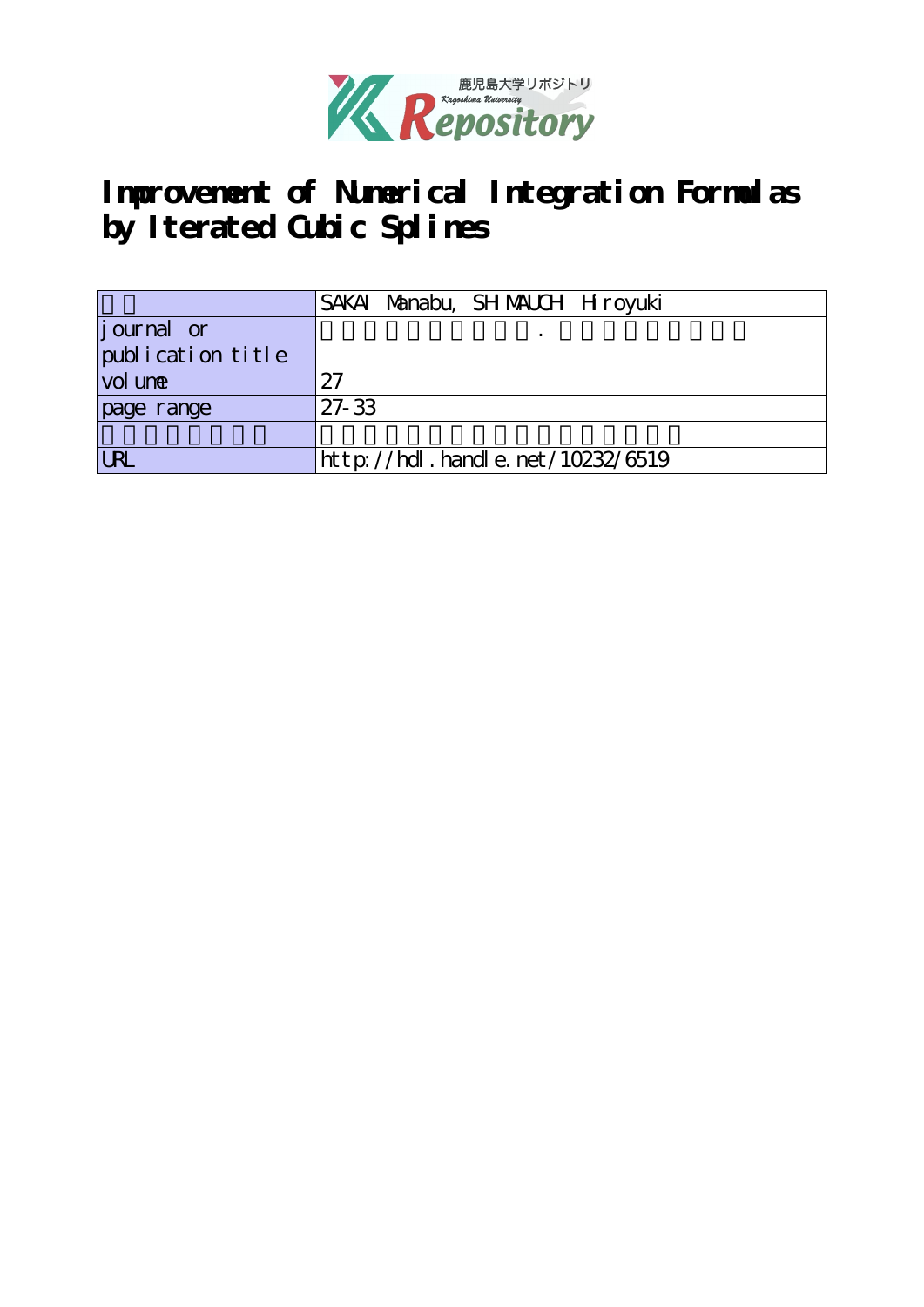**Improvement of Numerical Integration Formulas by Iterated Cubic Splines**

|                   | SAKAI Manabu, SHMAUCH Hiroyuki            |
|-------------------|-------------------------------------------|
| journal or        |                                           |
| publication title |                                           |
| vol une           | 27                                        |
| page range        | $27 - 33$                                 |
|                   |                                           |
| <b>LRL</b>        | $http$ ://hdl. handle. net/10232/00010071 |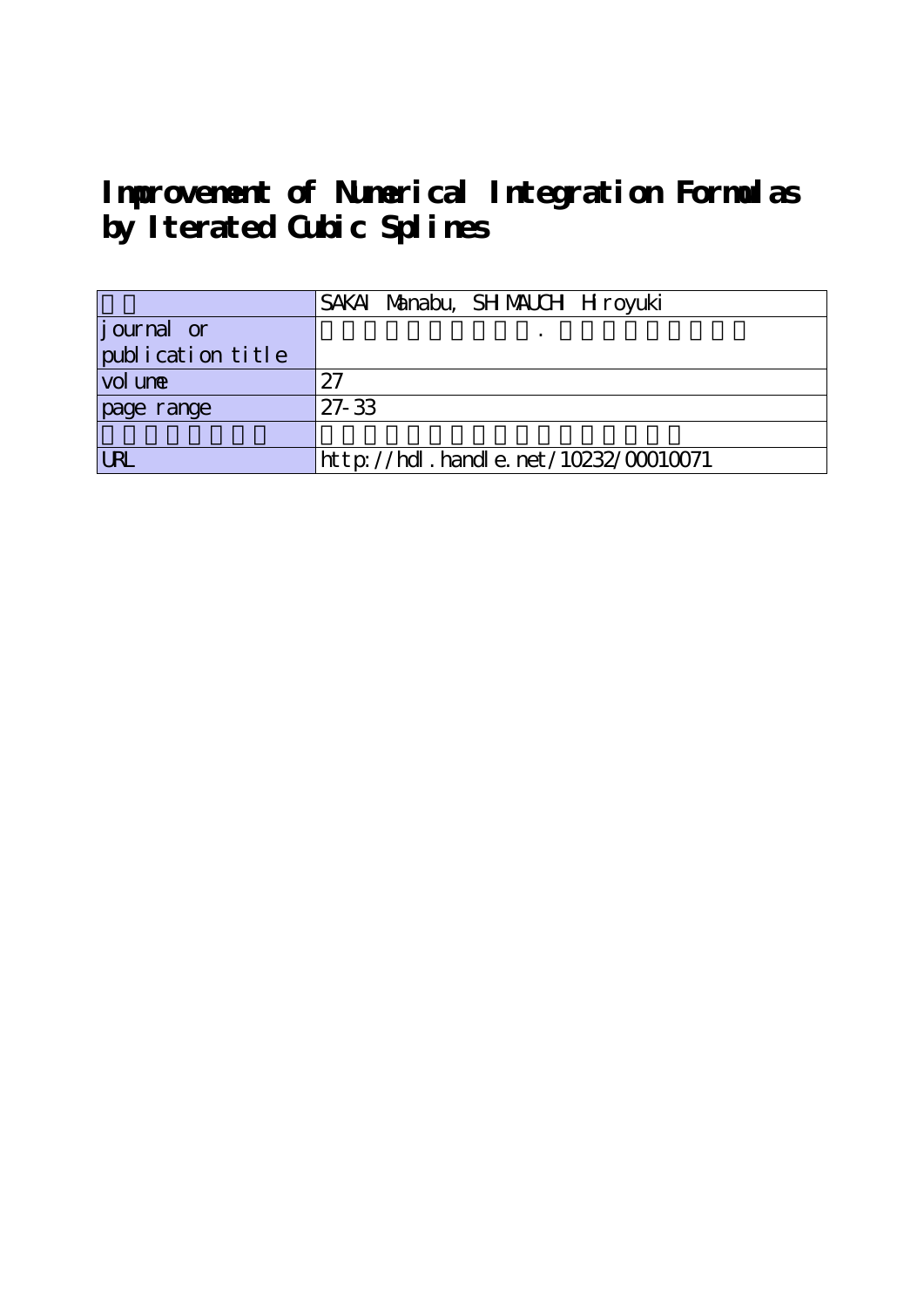Rep. Fac. Sci. Kagoshima Univ. (Math., Phys. & Chem.), No. 27, 27-33, 1994

# Improvement of Numerical Integration Formulas by Iterated Cubic Splines

Manabu SAKAI<sup>1)</sup> and Hiroyuki SHIMAUCHI<sup>2)</sup>

(Received September 2, 1994)

### Abstract

We improve numerical integration with a fixed number of evaluation points based on iterated cubic splines. Some numerical examples are given to illustrate usefulness of our methods.

## 1. Introduction and Description of Methods

Iterated cubic splines are useful for order-preserving approximation to a given function There is computational evidence that they give better results than a single spline ([1], [3]). Recently we have considered an application of the iterated cubic splines to evaluation of integrals on subintervals  $[x_j, x_{j+1}]$  or the ratios to the whole interval [0, 1] required in statistics:

(1) 
$$
\int_{x_j}^{x_{j+1}} f(x) dx \text{ or } \int_{x_j}^{x_{j+1}} f(x) dx / \int_0^1 f(x) dx \text{ for some or all } j \quad (0 \le j \le n-1)
$$

where let  $n\geq 1$ ,  $x_j=jh$  (=j/n)([5]). Use the notation:  $f_j=f(x_j)$ ,  $s_{m,j}=s_m(x_j)$ ,  $s'_{m,j}=s'_m(x_j)$ and  $f_{j+1/2}=f((x_j+x_{j+1})/2)$ . Then, the iterated cubic splines  $s_m$  ( $m\geq0$ ) are recursively defined as follows. First, let  $s_0$  be the usual cubic spline interpolant of f on the uniform partition of [0, 1] with knots  $x_j$ , i.e.,

(2) 
$$
s_{0,j} = f_j \quad (0 \le j \le n) \quad \text{subject to} \quad \Delta^k s'_{0,0} = \nabla^k s'_{0,n} = 0
$$

where from now on,  $k \in \{0, 1, ..., n-1\}$  is fixed and  $\Delta(\nabla)$  is the forward (backward) difference operator. Next, let  $s_m$  ( $m\geq 1$ ) be the cubic spline interpolant of  $s'_{m-1}$  on the same uniform partition, i.e.,

 $\bf{1}$ Department of Mathematics, Faculty of Science, Kagoshima University, 1-21-35 Korimoto, Kagoshima 890, Japan

 $2)$ Department of Child Education, Faculty of Home Economics, Nakamura Gakuen University, 5-7-1 Befu, Jonan-ku Fukuoka 814-01, Japan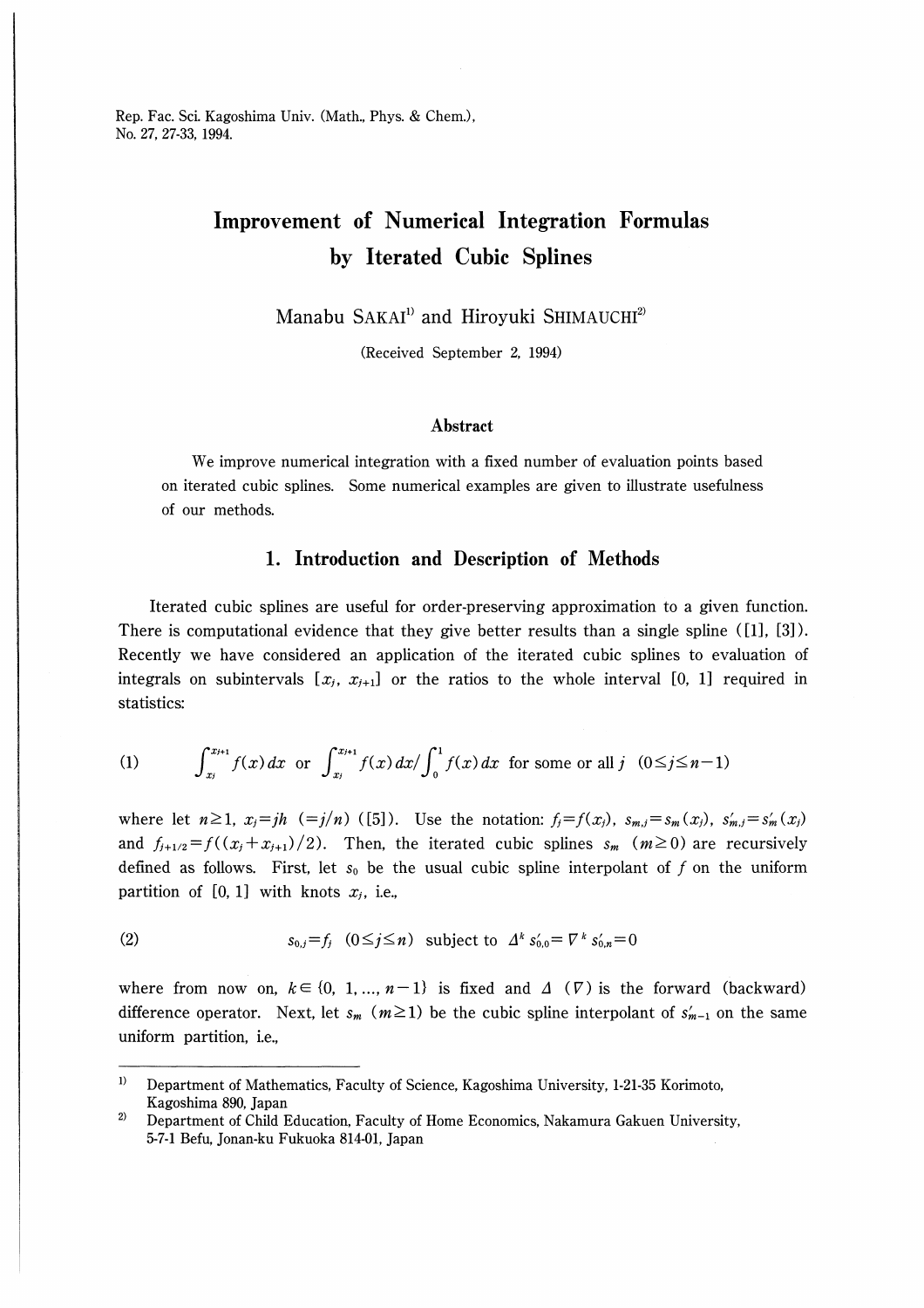(3) 
$$
s_{m,j}=s'_{m-1,j} \quad (0\leq j\leq n) \quad \text{subject to} \quad \Delta^k s'_{m,0}=\nabla^k s'_{m,n}=0.
$$

In computation of the iterated cubic splines  $s_m$  ( $m \ge 0$ ), it is convenient to rewrite the end condition  $\Delta^k s'_{m,0} = 0$  as follows:

$$
(4) \t\t c_k s'_{m,0} + s'_{m,1} = L_k (d_1, d_2, ..., d_{k-1})
$$

where for  $c_k$ ,  $L_k$  and computational comment, see [3] or [5]. The end condition  $\Delta^9 s'_{m,0} = 0$ used in the numerical examples is equivalent to

(5) 
$$
(71/265) s'_{m,0} + s'_{m,1} = (92017d_1 - 24637d_2 + 6567d_3 - 1715d_4 + 419d_5 - 87d_6 + 13d_7 - d_8)/57240
$$

where  $d_i$  is the right hand side of the consistency relation for the cubic spline:

(6) 
$$
(s'_{m,j+1}+4s'_{m,j}+s'_{m,j-1})/6=(s_{m,j+1}-s_{m,j-1})/(2h) (=d_j).
$$

For a periodic function f, the end conditions  $(2)$ – $(3)$  are to be replaced by

(7) 
$$
s_{m,0}^{(r)} = s_{m,n}^{(r)} \quad (0 \leq r \leq 2, m \geq 0).
$$

The following asymptotic error estimates for the *m*-th derivative  $f^{(m)}$  by the *m*-th iterated cubic spline  $s_m$  are based on results in [3] (nonperiodic) and [6] (periodic) where  $C_p^g[0, 1]$ denotes the set of periodic functions in  $C^q(-\infty, \infty)$  with period one.

**Lemma** ([3]-[6]). For  $1 \le m \le 9$  and  $f \in C_b^{10}[0, 1]$  (periodic case) and  $1 \le m \le k \le n-1$ , k  $\leq$ 9 and  $f \in C^{10}[0, 1]$  (nonperiodic case), then

(8) 
$$
s_{m,j} = f_j^{(m)} - m \left\{ \frac{h^4}{180} f_j^{(m+4)} - \frac{h^6}{1512} f_j^{(m+6)} \right\} - c_m h^8 f_j^{(m+4)} + O(h^L) \quad (0 \le j \le n)
$$

where  $c_1 = 1/25920$ ,  $L = 10 - m$  or  $L = k + 1 - m$  for periodic case or nonperiodic case. Note that the  $h^8$  term is absorbed into the order term for  $m \geq 2$ .

By making use of the iterated cubic splines  $s_m$  as apporximation to the derivatives in the asymptotic error estimate in Simpson's rule:

(9) 
$$
\int_{x_j}^{x_{j+1}} f(x) dx - (h/6) (f_j + 4f_{j+1/2} + f_{j+1}) = \sum_{k=1}^3 (-1)^k h^{2k+2} C_k \Delta f_j^{(2k+1)} + O(h^{11}),
$$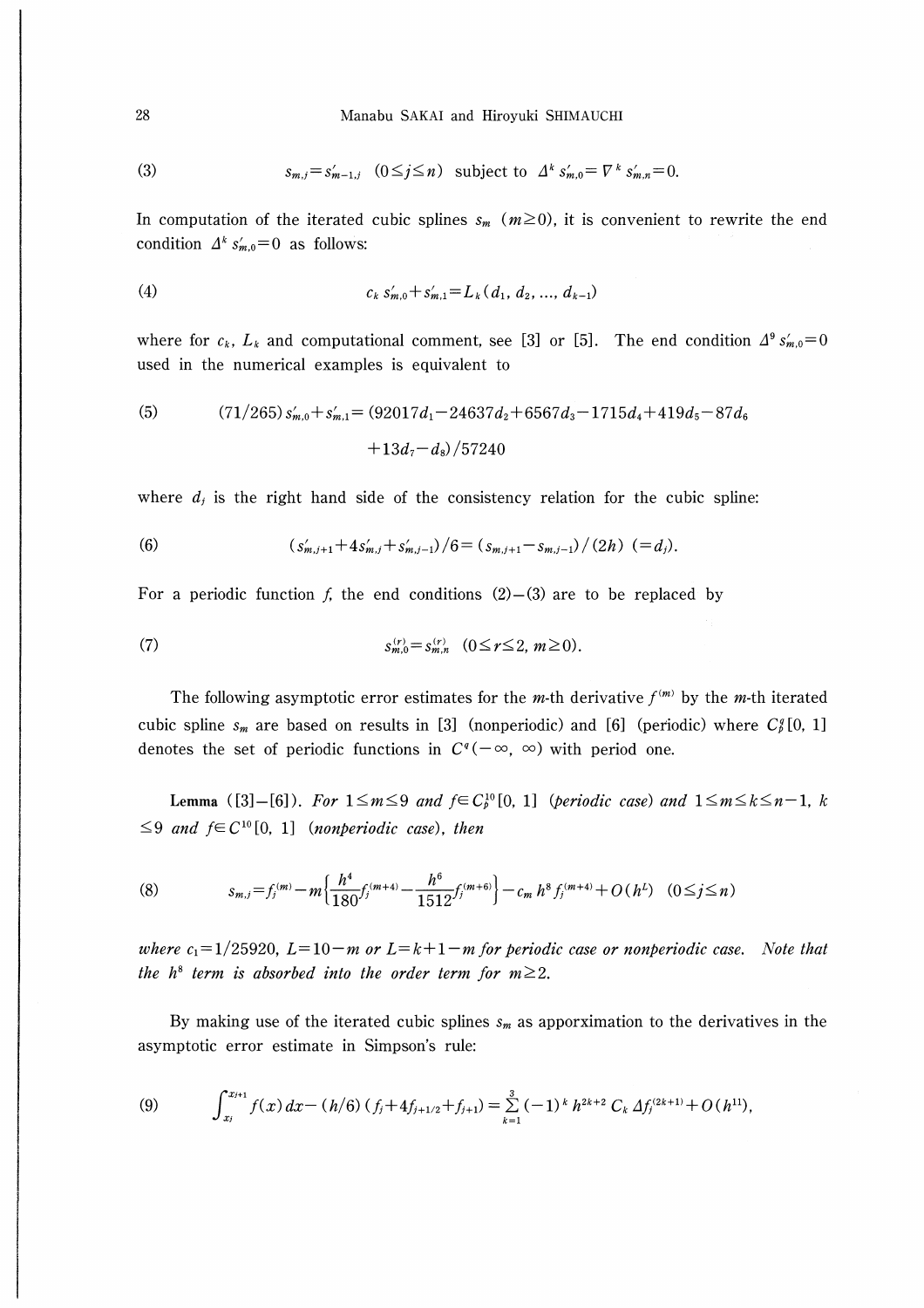we can get an improvement of the rule based on the iterated splines:

(10) 
$$
S_{m,j}(h) = (h/6) (f_j + 4f_{j+1/2} + f_{j+1}) + \sum_{k=1}^{m} (-1)^k h^{2k+2} \overline{C}_k \Delta s_{2k+1,j} \quad (0 \le m \le 3)
$$

where  $(C_1, C_2, C_3) = (1/2880, 1/96768, 1/3686400)$  and  $(\overline{C}_1, \overline{C}_2, \overline{C}_3) = (1/2880, 1/96768,$ 67/1059200). For the errors in  $S_{m,j}(h)$ , we obtain

Theorem 1. Let  $k \in \{2m+3, 2m+4, ..., n-1\}$  and  $k \leq 9$  be fixed. (This restriction on k, defined in (2) and (3), is necessary in the nonperiodic case only.) If  $f \in C_b^{10}[0, 1]$  or  $\in C^{10}$  $[0, 1]$ , then

$$
\int_{x_i}^{x_{i+1}} f(x) dx - S_{m,i}(h) = O(h^{2m+5}) \quad (0 \le m \le 3).
$$

Similarly as in Simpson's rule, the asymptotic relation is known for the midpoint one:

(11) 
$$
\int_{x_j}^{x_{j+1}} f(x) dx - h/f_{j+1/2} = \sum_{k=1}^{3} (-1)^{k+1} h^{2k} D_k \Delta f_j^{(2k-1)} + O(h^9)
$$

from which we get the following formulas:

(12) 
$$
M_{m,j}(h) = hf_{j+1/2} + \sum_{k=1}^{m} (-1)^{k+1} h^{2k} \overline{D}_k \Delta s_{2k-1,j} \quad (0 \leq m \leq 3)
$$

where  $(D_1, D_2, D_3) = (1/24, 7/5760, 31/967680)$  and  $(\overline{D}_1, \overline{D}_2, \overline{D}_3) = (1/24, 7/5760, 17/64512)$ . For the errors in  $M_{m,j}(h)$ , we obtain

Theorem 2. Let  $k \in \{2m+1, 2m+2, ..., n-1\}$  and  $k \leq 7$  be fixed. (This restriction on k, defined in (2) and (3), is necessary in the nonperiodic case only.) If  $f \in C_b^8[0, 1]$  or  $\in C^8[0, 1]$ , then

$$
\int_{x_i}^{x_{i+1}} f(x) dx - M_{m,i}(h) = O(h^{2m+3}) \quad (0 \le m \le 3).
$$

*Proof.* Under the condition on  $k$ , m and  $f$  in Theorem 2, we have only to check

(13) 
$$
s_{m,j} = f_j^{(m)} - m \left\{ \frac{h^4}{180} f_j^{(m+4)} - \frac{h^6}{1512} f_j^{(m+6)} \right\} + O(h^L) \quad (0 \le j \le n)
$$

where  $L=8-m$  or  $L=k+1-m$  for periodic case or nonperiodic case.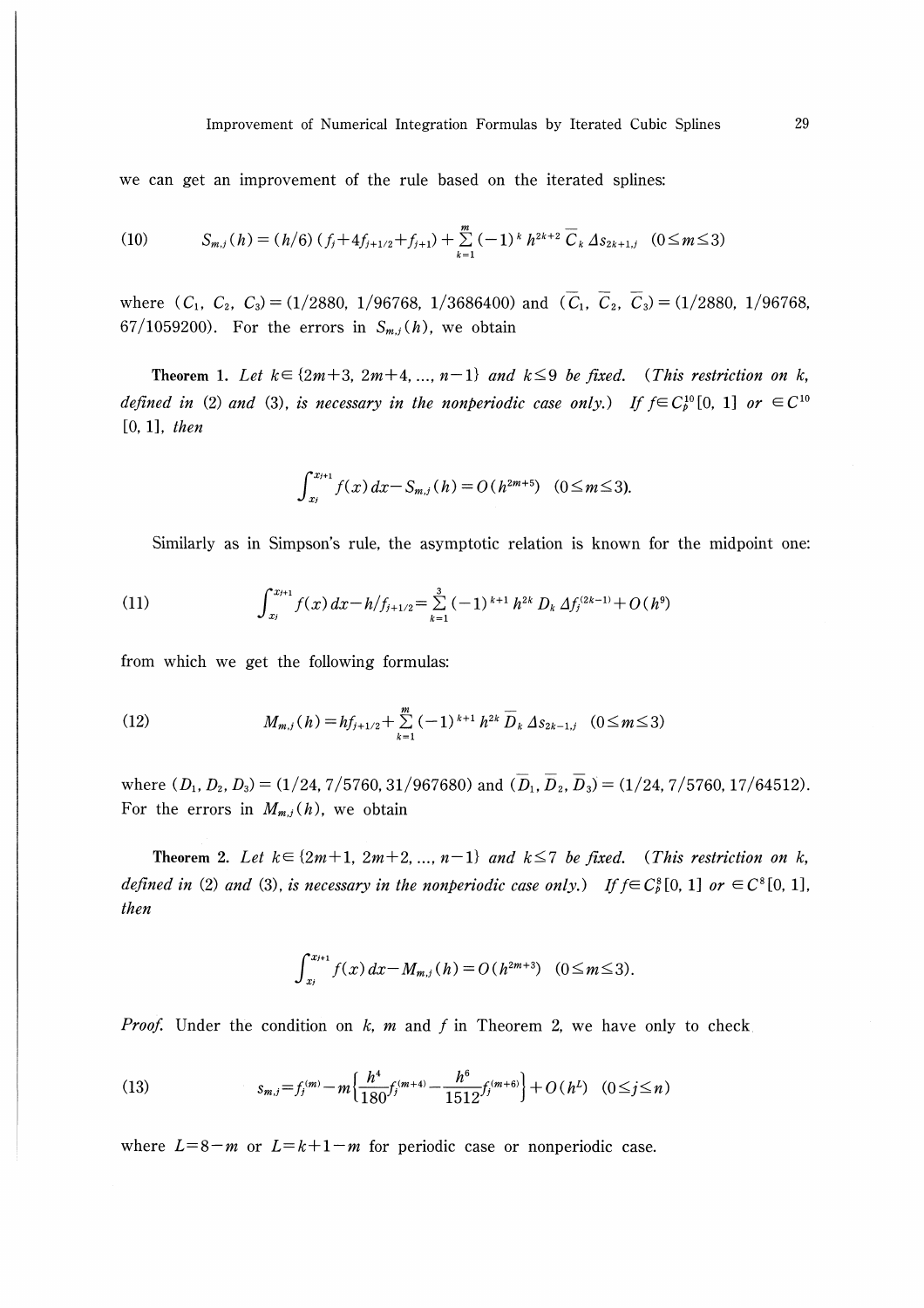We can also consider improvement of the product trapezoidal rule when  $w(x) = x^{\alpha}$  $(\alpha > -1)$  or ln(x) for which the following asymptotic error formula is obtained:

(14) 
$$
\int_{x_j}^{x_{j+1}} w(x) f(x) dx - h \{p_0(j)f_j + q_0(j)f_{j+1}\} = \sum_{m=1}^{3} h^{2m} \{p_m(j)f_j^{2m-1} + q_m(j)f_{j+1}^{(2m-1)}\} + O(h^{9 + \min(0,\alpha)}) \text{ or } O(h^9 | \ln(h)|).
$$

Here, first coefficients  $q_m$  (= $q_m(j)$ ) (0≤m≤3) are determined by substitution of  $(x-x_j)^{2m}$  $(1\leq m\leq 3)$ ,  $(x-x_j)^7$  into (14) without order terms, and next coefficients  $p_m$  (= $p_m(j)$ ) are successively done by substituting  $(x-x_i)^{2m-1}$  (1≤m≤3) as follows:

$$
17hq_0 = -4c_7 + 14c_6 - 35c_4 + 42c_2, \ 34hq_1 = 4c_7 - 14c_6 + 35c_4 - 25c_2
$$
  

$$
204hq_2 = -2c_7 + 7c_6 - 9c_4 + 4c_2, \ 12240hq_3 = 12c_7 - 25c_6 + 20c_4 - 7c_2
$$

 $(15)$ 

$$
17hp_0 = 4c_7 - 14c_6 + 35c_4 - 42c_2 + 17c_0, 34hp_1 = 4c_7 - 14c_6 + 35c_4 - 59c_2 + 34c_1
$$
  
\n
$$
204hp_2 = -2c_7 + 7c_6 - 26c_4 + 34c_3 - 13c_2,
$$
  
\n
$$
12240hp_3 = 17c_7 - 59c_6 + 102c_5 - 65c_4 + 10c_2
$$

where  $c_m (= c_m(j)) = \int_0^{\infty} \theta^m w(x_j + h\theta) d\theta$  are successively determined as follows: for  $w(x)=x^{\alpha}$ ,  $h(1+\alpha)c_0=x_{i+1}^{1+\alpha}-x_i^{1+\alpha}$ ,  $h(m+1+\alpha)c_m=x_{i+1}^{1+\alpha}-mjhc_{m-1}$   $(m\geq 1);$ for  $w(x) = \ln(x)$ ,  $hc_0 = x_{i+1} \ln(x_{i+1}) - x_i \ln(x_i) - h$ ,

$$
h(m+1)c_m = x_{j+1} \ln(x_{j+1}) - m j h c_{m-1} + m h/(m+1) \quad (m \ge 1).
$$

For  $\alpha=0$ ,  $(p_0, p_1, p_2, p_3)=(q_0, -q_1, -q_2, -q_3)=(1/2, -1/12, 1/720, -1/30240)$ , i.e., (14) reduces to a special case of the well-known Euler-Machaurin summation formula. Use  $s_m$  as an approximation of  $f^{(m)}$  to give the following integration formulas:

$$
(16) \t T_{m,j}(h) = h\{p_0(j)f_j + q_0(j)f_{j+1}\} + \sum_{k=1}^m h^{2k} \{\overline{p_k(j)}s_{2k-1,j} + \overline{q_k(j)}s_{2k-1,j+1}\} \t (0 \le m \le 3)
$$

with  $(\overline{p_k(j)}, \overline{q_k(j)}) = (p_k(j), q_k(j))$   $(k=1, 2)$  and  $(\overline{p_3(j)}, \overline{q_3(j)}) = (p_3(j), q_3(j)) + (p_1(j),$  $q_1(j)/180$ . As in the proof of Theorem 2, we have

Theorem 3. Under the same assumption on k, m and f in Theorem 2,

$$
\int_{x_j}^{x_{j+1}} w(x) f(x) dx - T_{m,j}(h) = O(h^{2m+3+\min(0,\alpha)}) \text{ or } O(h^{2m+3} |\ln(h)|) \quad (0 \le m \le 3)
$$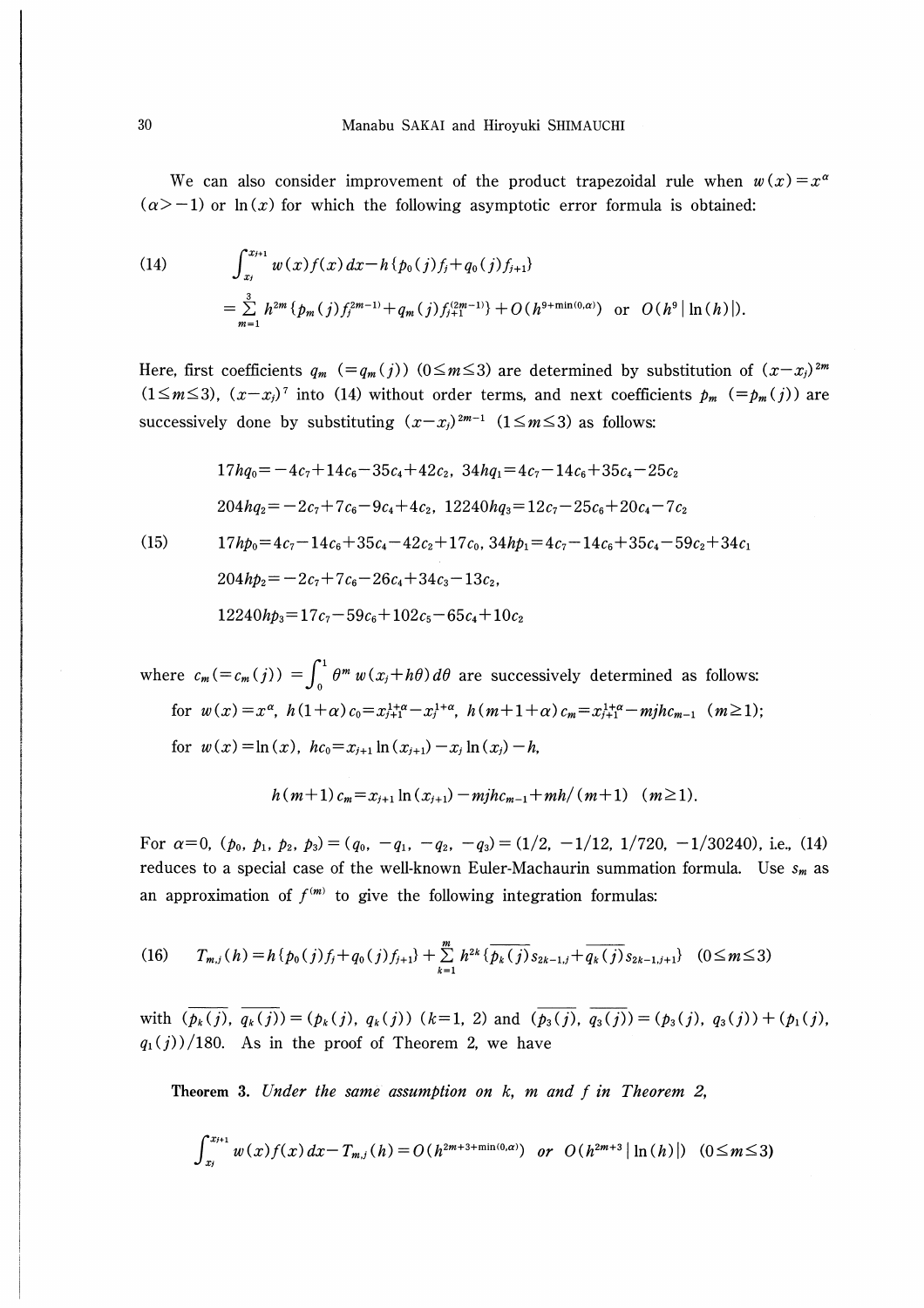for  $w(x)=x^{\alpha}$   $(\alpha>-1)$  or  $\ln(x)$ .

Similarly we improve the trapezoidal rule for integrals of the form  $\int_{x_j}^{x_{j+1}} w(x) f(x)\,dx$  with an oscillatory weight  $w(x) = cos(kx)$  or  $sin(kx)$  for a relatively large value of k. For  $\cos(kx)$  or  $\sin(kx)$ ,  $c_m (=c_m(j)) = \int \theta^m w(x_j+h\theta) d\theta$  are determined by

$$
hkc_0(j) = \sin(kx_{j+1}) - \sin(kx_j), \; h^2 \; k^2 \; c_1(j) = hk \; \sin(kx_{j+1}) + \cos(kx_{j+1}) - \cos(kx_j), \tag{17}
$$

$$
h^{2} k^{2} c_{m}(j) = hk \sin(kx_{j+1}) + m \cos(kx_{j+1}) - m(m-1) c_{m-2}(j) \quad (m \ge 2)
$$

Or

$$
hk c_0(j) = \cos(kx_j) - \cos(kx_{j+1}), \; h^2 \; k^2 \; c_1(j) = -hk \; \cos(kx_{j+1}) - \sin(kx_{j+1}) + \sin(kx_j)
$$
\n
$$
h^2 \; k^2 \; c_m(j) = -hk \; \cos(kx_{j+1}) - m \; \sin(kx_{j+1}) + m(m-1) \; c_{m-2}(j) \quad (m \ge 2).
$$

## 2. Numerical Examples

First, we consider an application of the above stated numerical formulas  $S_{m,j}(h)$  and  $M_{m,j}(h)$  by taking two functions  $f(x) = \exp(5x)$  and  $\sin(4\pi x)$ . In Tables 1-4, are given the observed maximum absolute errors in the formulas on subintervals  $[x_j, x_{j+1}]$   $(0 \leq j)$  $\leq n-1$ ) and the observed orders of convergence from the numerical results with  $n=32$ , 64. Figures in parentheses behind the observed orders of convergence are the theoretical ones predicted in Theorems where a-b means  $a \times 10^{-b}$ . For reference, the absolute errors in the composite formulas on the whole interval [0, 1] using  $S_{m,j}(1/64)$  (or  $M_{m,j}(1/64)$ ),  $0 \le m \le 3$ can be improved with a fixed umber of the evaluation points as  $3.81\text{-}7 \rightarrow 6.90\text{-}11 \rightarrow 2.85\text{-}13$  $\rightarrow$  1.15-14 (or 7.50-3  $\rightarrow$  1.33-6  $\rightarrow$  1.76-9  $\rightarrow$  1.92-12) where the orders of convergence in the composite rules using  $S_{m,j}(h)$  (or  $M_{m,j}(h)$ ) are approximately equal to the theoretical ones,  $2m+5$  (or  $2m+3$ ), respectively. Next, we consider an application of the product trapezoidal rule when  $w(x)=1/\sqrt{x}$ , ln(x) and 1 to the same functions  $\exp(5x)$  and  $\sin(4\pi x)$ . We use  $T_{3,j}(h/2)$  as the unknown exact values to bound the errors in  $T_{m,j}(h)$  ( $0 \le m \le 2$ ). In Table 4, note that the theoretical rates of convergence are different from the others since the maximum absolute errors occurred near at  $x=0$ . Finally we improve the product trapezoidal rule for evaluating two integrals [2J:

(19) 
$$
\int_{-1}^{1} (x-2)^{-1} (1-x)^{-1/4} (1+x)^{-3/4} dx = -1.944905429166746...)
$$
  
(20) 
$$
\int_{0}^{1} \exp(ux) \cos(kx) dx = \exp(u) (u \cos k + k \sin k) - u) (u^{2} + k^{2})^{-1} (u = 1, 5)
$$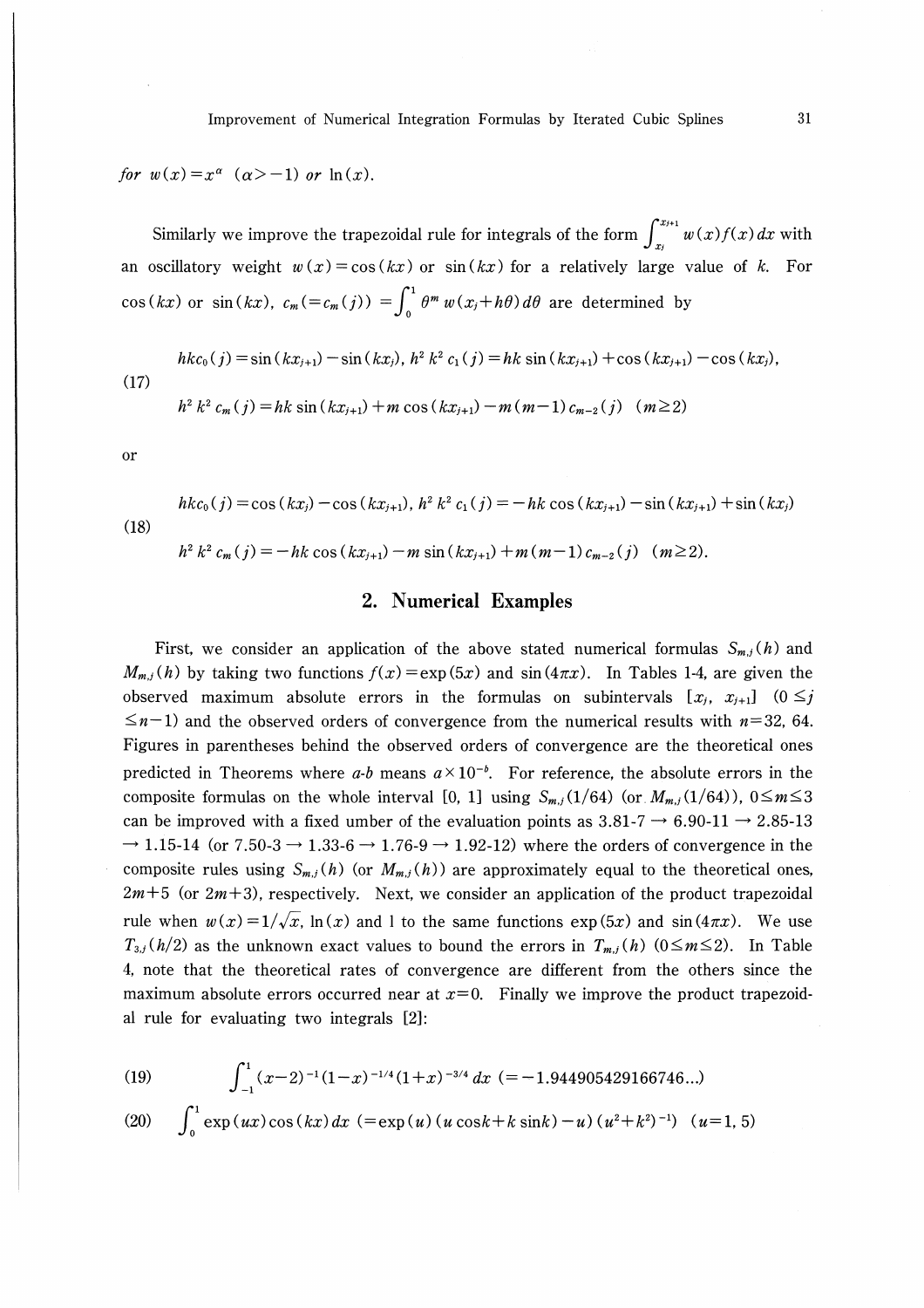The integral (19) whose weight is singular at both end-points is subdivided at  $x=0$  producing two integrals with a single end-point singularity. For (19), the absolute observed errors in  $n-1$ the composite trapezoidal rule  $\sum_{j=0}^{n} T_{m,j}(h)$  with  $n=32$ , i.e., 33 function evaluation points on  $[-1, 1]$  were significantly improved as  $1.82-5 \rightarrow 1.43-7 \rightarrow 4.40-9 \rightarrow 1.28-10$  for  $0 \le m \le 3$ . For (20) with 17 evaluation points, the observed absolute errors in evaluation of  $\int_{0}^{\cdot} \exp{(ux)}$  $\times$ cos(kx)dx with k=1, 10, 10<sup>2</sup>, 10<sup>3</sup>, 10<sup>4</sup> were given in Table 5. Our methods with a fixed number of evaluation points would be useful when finer meshes are not acceptable.

Table 1. Comparison of the maximum absolute errors in the numerical evaluation of  $\int_{-\infty}^{x_{i+1}} f(x) dx$  using improved Simpson's rules  $S_{m,i}(h)$   $(0 \le j \le n-1)$ 

| f(x)            |          | nonperiodic $\exp(5x)$ |            |          |          |         |             |         |
|-----------------|----------|------------------------|------------|----------|----------|---------|-------------|---------|
| $n\backslash m$ | $\theta$ |                        |            | 3        | $\theta$ |         |             | З       |
| 16              | 2.63-5   | 5.34-8                 | $2.10 - 8$ | 1.81-8   | 7.57-6   | 1.89-7  | 5.44-8      | 5.83-9  |
| 32              | 8.88-7   | $6.19-10$              | 2.45-11    | 1.64-11  | 2.52-7   | 1.26-9  | $1.07 - 10$ | 2.73-12 |
| 64              | 2.88-8   | 5.21-12                | 2.77-14    | 9.66-15  | 8.02-9   | 9.40-12 | 2.09-13     | 1.31-15 |
| orders          | 4.9(5)   | 6.9(7)                 | 9.8(9)     | 10.7(11) | 5.0(5)   | 7.1(7)  | 9.0(9)      | .0(11)  |

Table 2. Comparison of the maximum absolute errors in the numerical evaluation of  $\int_{x+1}^{x+1} f(x) dx$  using improved midpoint rulse  $M_{m,j}(h)$  ( $0 \le j \le n-1$ )  $\frac{1}{2}$ 

| f(x)            |            |            | nonperiodic $\exp(5x)$ |         |          |            |            |         |
|-----------------|------------|------------|------------------------|---------|----------|------------|------------|---------|
| $n\backslash m$ | $\theta$   |            |                        | 3       | $\theta$ |            | 2          | 3       |
| 16              | $3.23 - 2$ | $9.02 - 5$ | $1.98 - 6$             | 8.45-8  | 1.47-3   | 9.97-5     | $3.90 - 6$ | 4.56-7  |
| 32              | 4.37-3     | $3.09 - 6$ | 1.65-8                 | 8.61-11 | 1.97-4   | $9.10 - 7$ | $3.03 - 8$ | 8.68-10 |
| 64              | 5.67-4     | $1.01 - 7$ | 1.34-10                | 1.56-13 | 2.50-5   | 2.83-8     | 2.36-10    | 1.68-12 |
| orders          | 2.9(3)     | 4.9(5)     | 6.9(7)                 | 9.1(9)  | 3.0(3)   | 5.3(5)     | 7.0(7)     | 9.0(9)  |

Table 3. Comparison of the maximum absolute errors in the numerical evaluation of  $\int_{-\infty}^{x_{i+1}} w(x) \sin(4\pi x) dx$  using improved product trapezoidal rules  $T_{m,j}(h)$   $(0 \le j \le n-1)$ 

| w(x)            |        | $x^{1-\sqrt{2}}$ |             |          | ln(x)  |                                                                            |          |              |             |
|-----------------|--------|------------------|-------------|----------|--------|----------------------------------------------------------------------------|----------|--------------|-------------|
| $n\backslash m$ |        |                  | $2^{\circ}$ | $\theta$ |        | $\overline{2}$                                                             | $\Omega$ |              |             |
| 16              | 6.51-2 | $1.03 - 4$       | 3.56-6      | 5.00-2   | 9.09-6 | 2.88-8                                                                     | 6.47-2   | $1 - 02 - 4$ | -3.81-6     |
| 32              | 8.63-3 | - 3.53-6         |             |          |        | $3.06-8$ $6.25-4$ $2.91-7$ $2.25-9$ $8.73-3$                               |          | 3.52-6       | -3.11-8     |
| 64              | 1.54-3 |                  |             |          |        | $3.31-7$ $4.68-10$ $1.28-4$ $4.56-8$ $5.39-11$ $1.13-3$ $1.15-7$           |          |              | $2.51 - 10$ |
| orders          |        |                  |             |          |        | $2.5(2.5)$ $3.4(4.5)$ $6.0(6.5)$ $2.3(2.7)$ $2.7(4.7)$ $5.4(6.7)$ $2.9(3)$ |          | 4.9(5)       | 7.0(7)      |
|                 |        |                  |             |          |        |                                                                            |          |              |             |